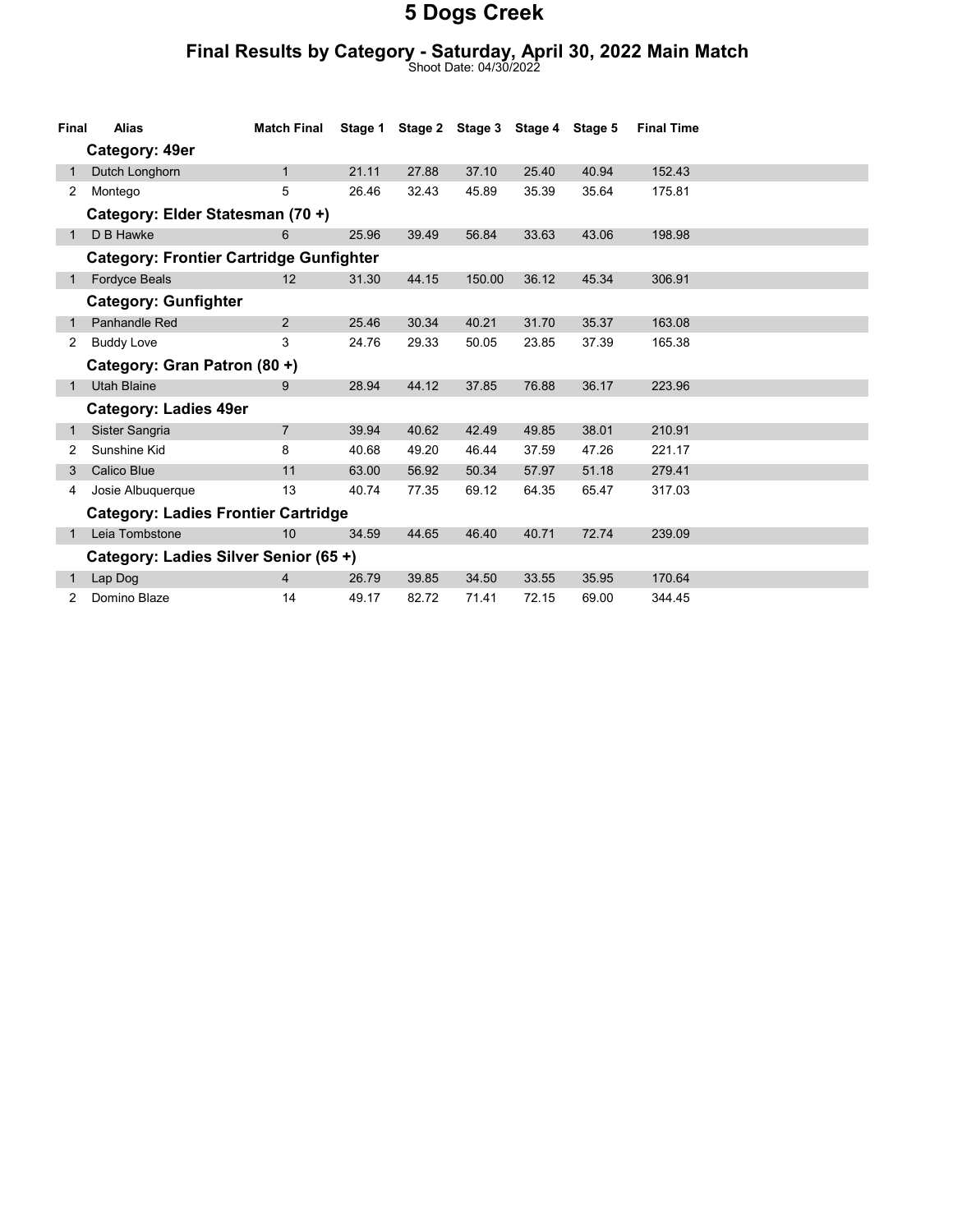#### Match Final Overall Results - Saturday, April 30, 2022 Main Match Shoot Date: 04/30/2022

| Overall        |                      | Category   |                |       |       |       |       |                                         |                                                                                  |  |
|----------------|----------------------|------------|----------------|-------|-------|-------|-------|-----------------------------------------|----------------------------------------------------------------------------------|--|
| <b>Final</b>   | <b>Alias</b>         | Category   | Final          |       |       |       |       | Stage 1 Stage 2 Stage 3 Stage 4 Stage 5 | <b>Final Time</b>                                                                |  |
| 1              | Dutch Longhorn       | 49r        | $\mathbf{1}$   | 21.11 | 27.88 | 37.10 | 25.40 | 40.94                                   | 152.43                                                                           |  |
|                |                      |            |                |       |       |       |       |                                         | M:0 P:N S:0 M:0 P:N S:0 M:1 P:N S:0 M:0 P:N S:0 M:2 P:N S:0 Total: M:3 P:0 S:0   |  |
| 2              | Panhandle Red        | <b>GF</b>  | $\mathbf{1}$   | 25.46 | 30.34 | 40.21 | 31.70 | 35.37                                   | 163.08                                                                           |  |
|                |                      |            |                |       |       |       |       |                                         | M:0 P:N S:0 M:0 P:N S:0 M:1 P:N S:0 M:0 P:N S:0 M:1 P:N S:0 Total: M:2 P:0 S:0   |  |
| 3              | <b>Buddy Love</b>    | <b>GF</b>  | $\overline{2}$ | 24.76 | 29.33 | 50.05 | 23.85 | 37.39                                   | 165.38                                                                           |  |
|                |                      |            |                |       |       |       |       |                                         | M:0 P:N S:0 M:0 P:N S:0 M:2 P:N S:0 M:0 P:N S:0 M:0 P:N S:0 Total: M:2 P:0 S:0   |  |
| $\overline{4}$ | Lap Dog              | <b>LSS</b> | $\mathbf{1}$   | 26.79 | 39.85 | 34.50 | 33.55 | 35.95                                   | 170.64                                                                           |  |
|                |                      |            |                |       |       |       |       |                                         | M:0 P:N S:0 M:0 P:N S:0 M:0 P:N S:0 M:0 P:N S:0 M:0 P:N S:0 Total: M:0 P:0 S:0   |  |
| 5              | Montego              | 49r        | $\overline{2}$ | 26.46 | 32.43 | 45.89 | 35.39 | 35.64                                   | 175.81                                                                           |  |
|                |                      |            |                |       |       |       |       |                                         | M:0 P:N S:0 M:0 P:N S:0 M:0 P:Y S:0 M:0 P:N S:0 M:0 P:N S:0 Total: M:0 P:1 S:0   |  |
| 6              | D B Hawke            | <b>ES</b>  | $\mathbf{1}$   | 25.96 | 39.49 | 56.84 | 33.63 | 43.06                                   | 198.98                                                                           |  |
|                |                      |            |                |       |       |       |       |                                         | M:0 P:N S:0 M:0 P:N S:0 M:2 P:N S:0 M:0 P:N S:0 M:0 P:N S:0 Total: M:2 P:0 S:0   |  |
| 7              | Sister Sangria       | L49        | $\mathbf{1}$   | 39.94 | 40.62 | 42.49 | 49.85 | 38.01                                   | 210.91                                                                           |  |
|                |                      |            |                |       |       |       |       |                                         | M:0 P:N S:0 M:0 P:N S:0 M:1 P:N S:0 M:1 P:N S:0 M:0 P:N S:0 Total: M:2 P:0 S:0   |  |
| 8              | Sunshine Kid         | L49        | $\overline{2}$ | 40.68 | 49.20 | 46.44 | 37.59 | 47.26                                   | 221.17                                                                           |  |
|                |                      |            |                |       |       |       |       |                                         | M:1 P:N S:0 M:0 P:N S:0 M:0 P:N S:0 M:0 P:N S:0 M:0 P:N S:0 Total: M:1 P:0 S:0   |  |
| 9              | <b>Utah Blaine</b>   | <b>GP</b>  | $\mathbf{1}$   | 28.94 | 44.12 | 37.85 | 76.88 | 36.17                                   | 223.96                                                                           |  |
|                |                      |            |                |       |       |       |       |                                         | M:0 P:N S:0 M:0 P:N S:0 M:0 P:N S:0 M:0 P:N S:0 M:0 P:N S:0 Total: M:0 P:0 S:0   |  |
|                | 10 Leia Tombstone    | <b>LFC</b> | $\mathbf{1}$   | 34.59 | 44.65 | 46.40 | 40.71 | 72.74                                   | 239.09                                                                           |  |
|                |                      |            |                |       |       |       |       |                                         | M:1 P:N S:0 M:1 P:N S:0 M:1 P:N S:0 M:1 P:N S:0 M:0 P:N S:0 Total: M:4 P:0 S:0   |  |
|                | 11 Calico Blue       | L49        | 3              | 63.00 | 56.92 | 50.34 | 57.97 | 51.18                                   | 279.41                                                                           |  |
|                |                      |            |                |       |       |       |       |                                         | M:1 P:Y S:0 M:2 P:N S:0 M:0 P:N S:0 M:1 P:N S:0 M:0 P:N S:0 Total: M:4 P:1 S:0   |  |
|                | 12 Fordyce Beals     | <b>FCG</b> | $\mathbf{1}$   | 31.30 | 44.15 | SDQ   | 36.12 | 45.34                                   | 306.91                                                                           |  |
|                |                      |            |                |       |       |       |       |                                         | M:0 P:N S:0 M:0 P:N S:0 M:24 P:N S:0 M:0 P:N S:0 M:1 P:N S:0 Total: M:25 P:0 S:0 |  |
|                | 13 Josie Albuquerque | L49        | $\overline{4}$ | 40.74 | 77.35 | 69.12 | 64.35 | 65.47                                   | 317.03                                                                           |  |
|                |                      |            |                |       |       |       |       |                                         | M:0 P:N S:0 M:1 P:Y S:0 M:2 P:N S:0 M:1 P:N S:0 M:2 P:N S:0 Total: M:6 P:1 S:0   |  |
|                | 14 Domino Blaze      | <b>LSS</b> | $\overline{2}$ | 49.17 | 82.72 | 71.41 | 72.15 | 69.00                                   | 344.45                                                                           |  |
|                |                      |            |                |       |       |       |       |                                         | M:0 P:N S:0 M:2 P:N S:0 M:1 P:N S:0 M:0 P:N S:0 M:0 P:N S:0 Total: M:3 P:0 S:0   |  |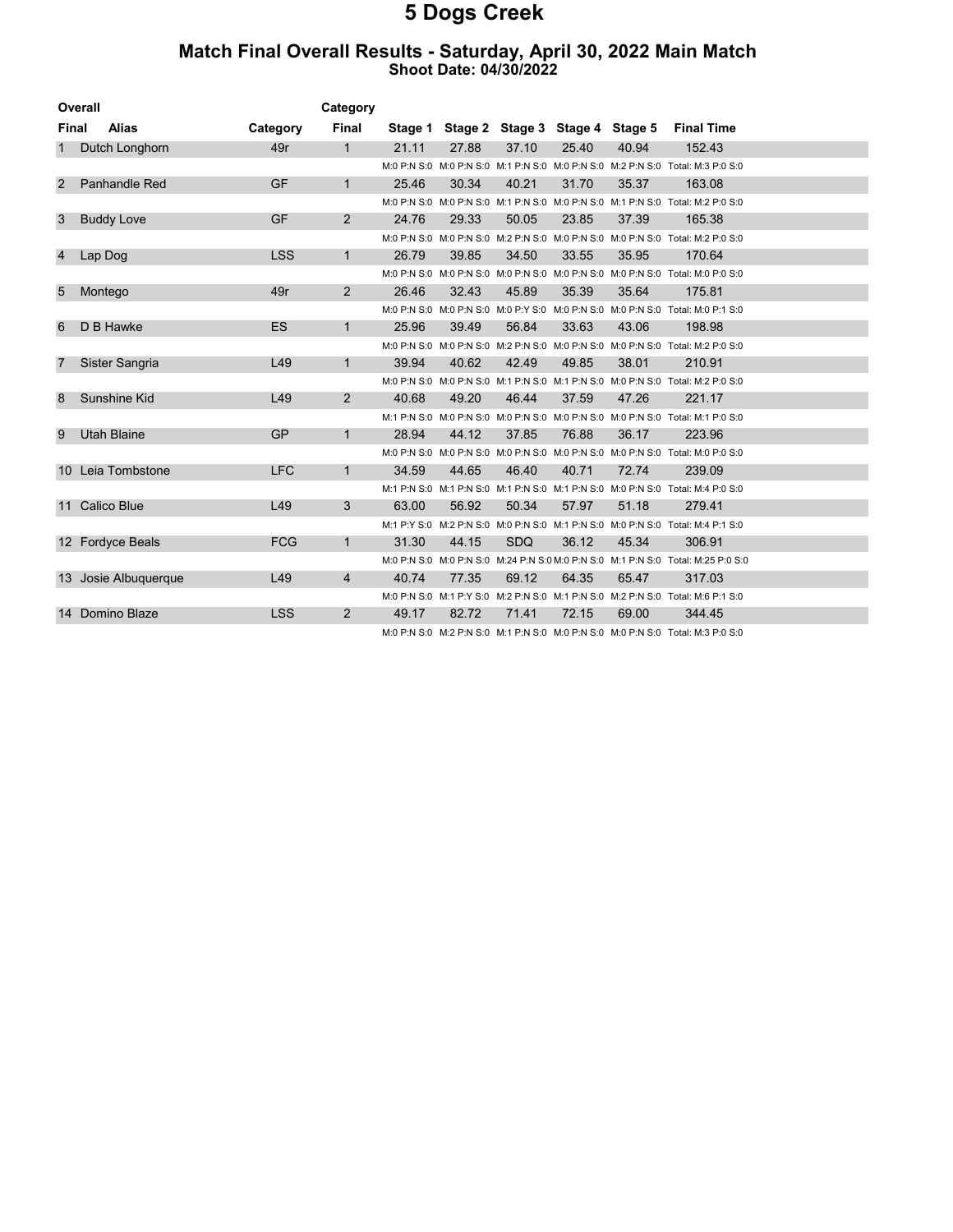### Clean and Smooth Saturday, April 30, 2022 Main Match

Shoot Date: 04/30/2022

#### Shooter Alias Category

Lap Dog Ladies Silver Senior (65+) Utah Blaine Gran Patron (80 +)

===============================

Total Clean and Smooth: 2